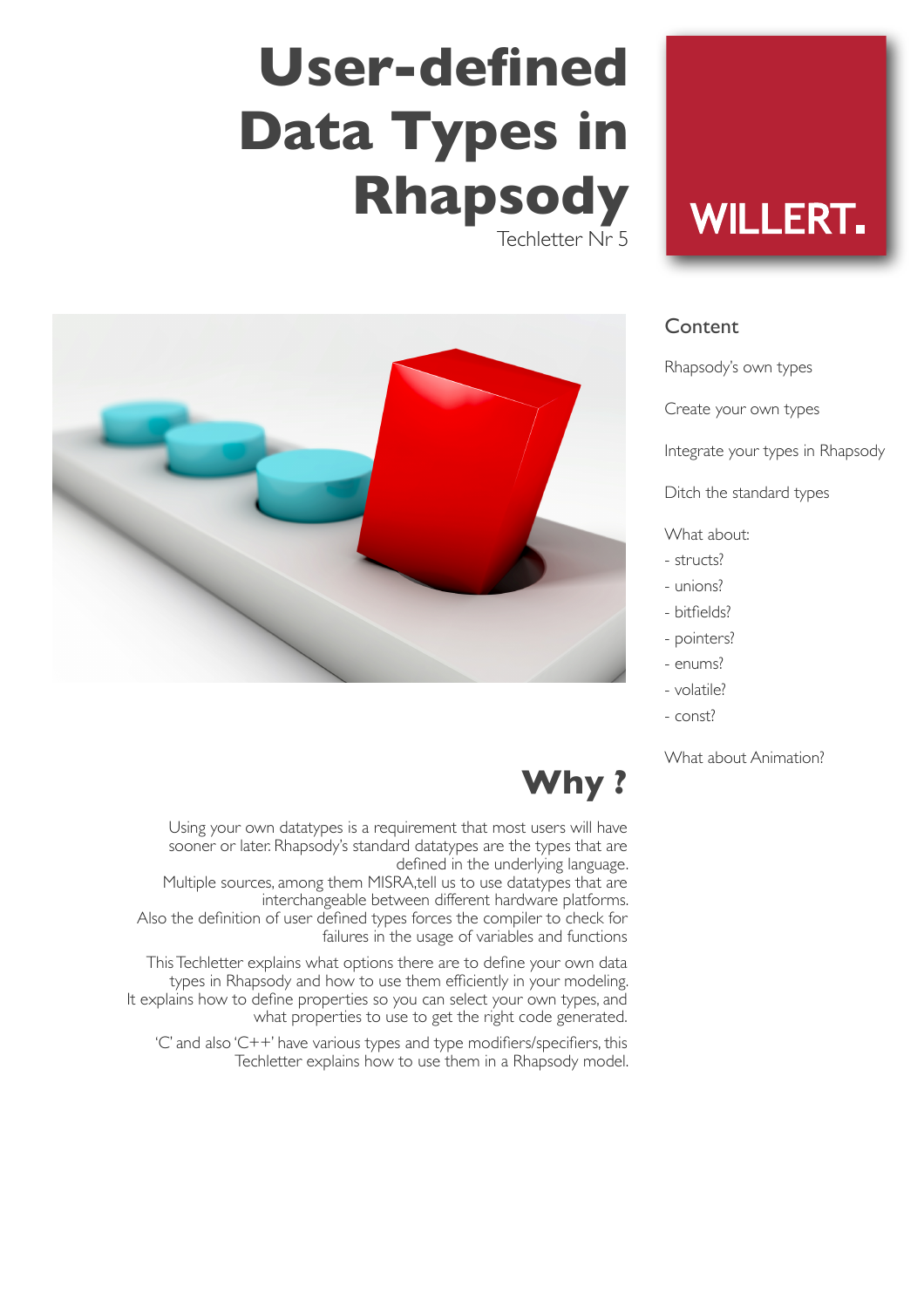## **Rhapsody's own types**

Rhapsody comes with type definitions "Out-Of-The-Box". They are the standard types that are defined in the Code generation Language.

The picture on the far right shows the types for Rhapsody in 'C These are all standard 'C' types except for RiCBoolean and RiCString. Since 'C' does not know a boolean type (like 'C++' does) it is defined in Rhapsody to allow use of it in the model. Also defines are RICTRUE and RICFALSE. RiCString is a 'C'-class that handles strings.

The Types in the example on the immediate right are language independent types used for e.g. SysML.

These can be useful because the underlying Framework should take care of a correct implementation but

for embedded environments, other types are needed.

### **Create your own types**

How to create your own types? That is actually quite easy. Rhapsody knows "Type" as a base element. So a right klick on a package, Class or Object give you the possibility to add a type. Types in Classes and/ or Objects are local, they contain the name of the Class/Object and are generated in the class.c file. (unless they are private off course, then they are named without Classname and in the class.h file) Defining types in a package makes most sense, they are generated in the package file and they are generated with the correct name.

Best is to use a separate package for your user-defined types. Like in this example we use "TypesPkg" in this package we define all types we need. We just used four in the example but it should make clear how the system works.

The Type in Rhapsody allows a lot of different inputs, you can create enums, structs, unions and typedefs, as shown here.

The U16 (Unsigned 16 bit) Type is defined as an unsigned short which, on this system, is an unsigned 16bit type.

### **What about animation?**

Rhapsody developer edition has a feature called "Animation". When

selected the generated code will be animated. The generated application will then, after start, communicate with Rhapsody via a TCP/IP connection. The application can be controlled by the user and the application will report back information to Rhapsody that can be showed by the user. Sequence diagrams, Statecharts can be animated and the content of instances can be viewed and changed.

Viewing and changing variables that have user defined types is difficult for Rhapsody since it does not have information about the exact meaning of the type's content.

Therefor, functions must be defined that are able to represent the content and to parse a string that contains the content of a variable. This is called serialize<TypeName> and unserialize<TypeName>. Serialize receives an argument from the used type and returns a character string (Use malloc if necessary!), unserialize receives a string and returns a type.



□ <mark>□</mark> TypesPkg<br>□ □ □ Functions

- PredefinedTypesC (REF) 由 **Stereotypes ⊟ ⊯** Types  $\Rightarrow$  char (RO)  $\Rightarrow$  char<sup>\*</sup> (RO) ··· ◆ double (RO)  $\Rightarrow$  float (RO)  $\rightarrow$  int (RO)  $\rightarrow$  long (RO) … ◆ long double (RO) — ◆ RiCBoolean (RO)  $\Rightarrow$  short (RO) … ◆ unsigned char (RO)  $\Rightarrow$  unsigned int (RO) … ◆ unsigned long (RO)  $\Rightarrow$  unsigned short (RO)  $\rightarrow$  void (RO)  $\rightarrow$  void \* (RO) «AnimationOnly» serializeS16(S16 n) «AnimationOnly» serializeS8(S8 n) «AnimationOnly» serializeU16(U16 n) «AnimationOnly» serializeU8(U8 n)
- «AnimationOnly» unserializeS16(char\* s,S16 n) «AnimationOnly» unserializeS8(char\* s,S8 n) AnimationOnly> unserializeU16(char\* s,S16 r<br>
«AnimationOnly> unserializeU8(char\* s,U8 n)<br>
Stereotypes «AnimationOnly» unserializeU16(char\* s,S16 n) Stereotypes S» AnimationOnly  $\Rightarrow$  Types  $\overline{\diamond}$  S16  $\diamond$  S8  $\Diamond$  U16  $\Diamond$  U8 Type : U16 in TypesPkg **. 예** General Description Details Relations Tags Properties Basic type:  $\overline{\cdot}$   $\Box$ Multiplicity:  $\overline{\phantom{a}}$  Ordered **Constant** Reference

| Type: U16 in TypesPkg |                                                     |  |
|-----------------------|-----------------------------------------------------|--|
| General               | Description Details Relations<br>Tags<br>Properties |  |
| Name:                 | U <sub>16</sub>                                     |  |
| Stereotype:           |                                                     |  |
| Visibility:           | Public                                              |  |
| Kind:                 | Typedef                                             |  |
|                       |                                                     |  |
|                       |                                                     |  |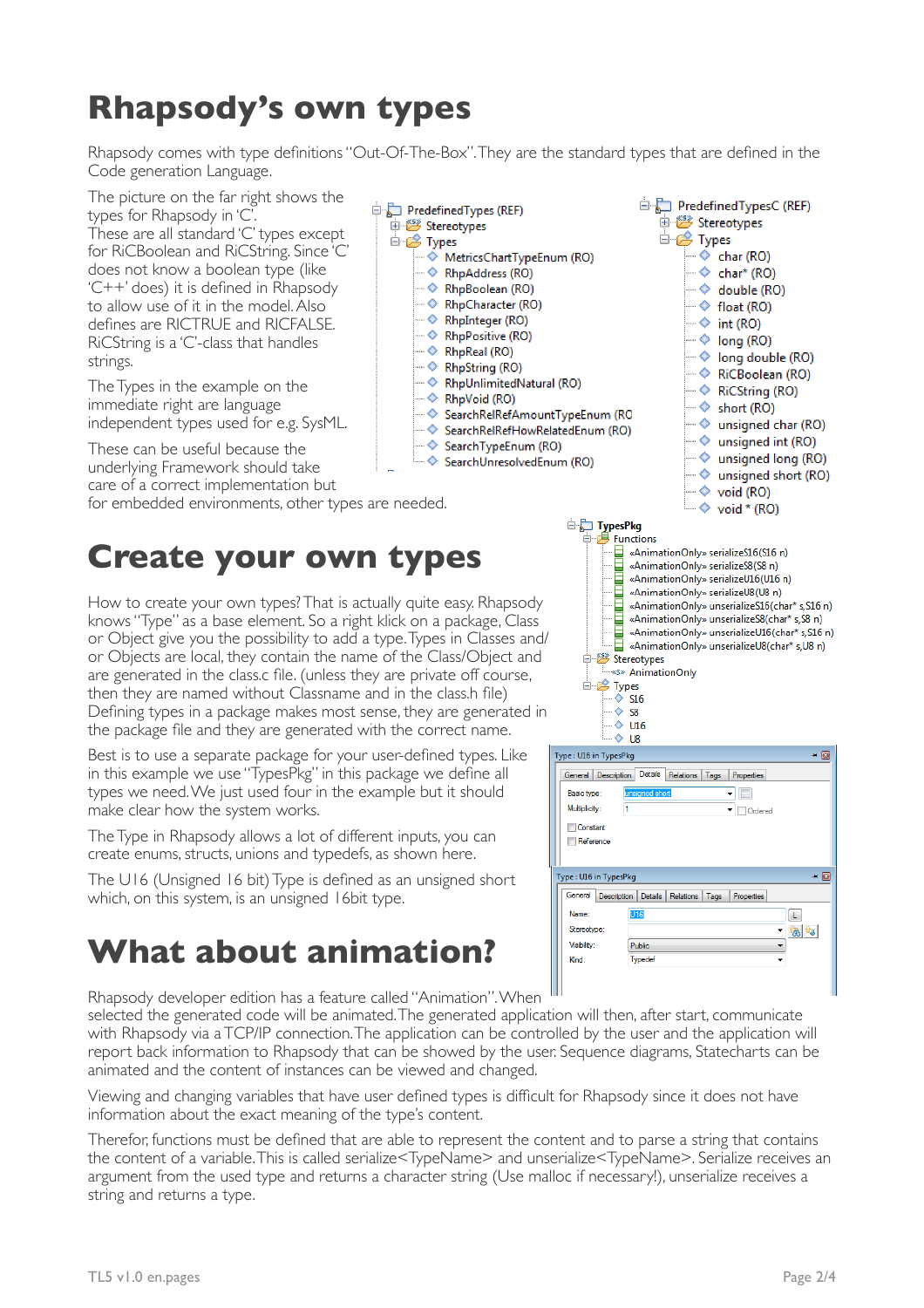A small trick will prevent these functions to be used when Animation is not selected. This is done with the <<AnimationOnly>> stereotype. It uses a define (OMINSTRUMENTATION) that is set by Rhapsody when Animation is used.

This stereotype defines a prologue and an epilogue, using properties:

- C\_CG::Operation::ImplementationProlog: #ifdef OMINSTRUMENTATION
- C\_CG::Operation::ImplementationEpilog: #endif

This makes sure that the extra functions are only used when animation is switched on.

### **Integrate your datatypes in Rhapsody**

You can tell Rhapsody to use our data types. You can even tell Rhapsody to use \_only\_your datatypes. There are 2 properties that take care of that:

#### General::Model::CommonTypes

If this property is empty, Rhapsody will use the standard data types in PredefinedTypes(C). Using \$ALL will use all datatypes that are defined in your Rhapsody model. using (qualified!) Package names that contain type definitions will use only these.

You can use multiple Types Packages, fill them comma separated in the Property. You can also use the predefined Packages here, just treat them as a normal types package.

#### General::Model::DefaultType

This will define the default datatype that is filled in by Rhapsody when you create a new attribute or something else that uses a type. It should be qualified with the Name of the package it is defined in. (e.g. TypesPkg::uint32)

### **Ditch the standard Types**

When the standard Rhapsody Types are no longer needed they can be deleted. Unfortunately, this is impossible, deleting has no effect. There is a property that prevents Rhapsody from displaying them:

Browser::Settings::ShowPredefinedPackage

When you use the properties that include your own data types and leave out the standard types (and don't use the \$All directive) then the standard Rhapsody types will disappear. Only the user defined types will appear in the type selection menu's.

### **What about structs and unions?**

They should not be used for attributes or variables. If you have the need to use a struct you actually need a class. But in the embedded world it is always possible that there are reasons to implement structs or unions, like saving memory space, using bitfields or implementing complex communication protocols. Rhapsody allows the use of structs and or unions as type in attributes (just select "struct" or "union") or you can create your own types that use structs or unions.

### **What about bitfields?**

Bitfields can be used, you need to define them using properties. Define an attribute and set the following property:

#### C\_CG::Attribute::BitField

to the number of bits you want to use. The attribute must be part of a struct off-course.